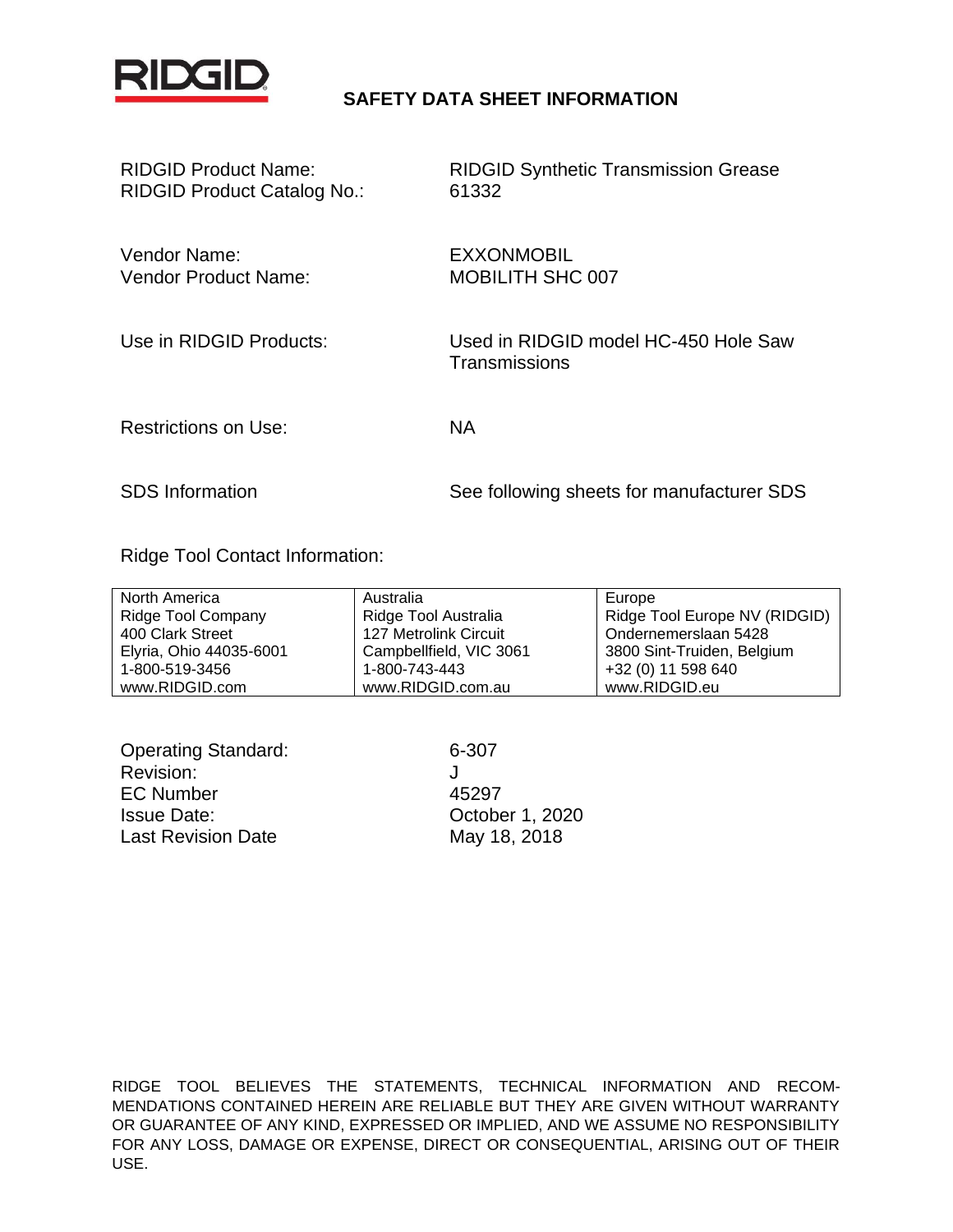

## **SAFETY DATA SHEET**

\_\_\_\_\_\_\_\_\_\_\_\_\_\_\_\_\_\_\_\_\_\_\_\_\_\_\_\_\_\_\_\_\_\_\_\_\_\_\_\_\_\_\_\_\_\_\_\_\_\_\_\_\_\_\_\_\_\_\_\_\_\_\_\_\_\_\_\_\_\_\_\_\_\_\_\_\_\_\_\_\_\_\_\_\_\_\_\_\_\_\_\_\_\_\_\_\_\_\_\_\_\_\_\_\_\_\_\_\_\_\_\_\_\_\_\_\_\_

#### **SECTION 1 PRODUCT AND COMPANY IDENTIFICATION**

| <b>PRODUCT</b>                                                      | <b>Product Name:</b><br><b>Product Description:</b><br><b>Product Code:</b><br><b>Intended Use:</b> | <b>MOBILITH SHC 007</b> | Synthetic Base Stocks and Additives<br>2015A0204010,<br>643569-00<br>Grease                             |                                  |                                 |           |              |
|---------------------------------------------------------------------|-----------------------------------------------------------------------------------------------------|-------------------------|---------------------------------------------------------------------------------------------------------|----------------------------------|---------------------------------|-----------|--------------|
|                                                                     | <b>COMPANY IDENTIFICATION</b><br>Supplier:                                                          | A.B.N. 37 117 203 611   | East Coast Lubes Pty Ltd (Queensland and Northern Territory)                                            |                                  |                                 |           |              |
|                                                                     |                                                                                                     |                         | <b>Cnr North and Mort Streets</b><br>Toowoomba, Queensland 4350                                         | Australia                        |                                 |           |              |
|                                                                     | 24 Hour Emergency Telephone                                                                         |                         |                                                                                                         | 1300 131 001                     |                                 |           |              |
|                                                                     | <b>Supplier General Contact</b>                                                                     |                         |                                                                                                         | 1800 069 019                     |                                 |           |              |
|                                                                     | Supplier:<br><b>Australian Capital Territory)</b>                                                   |                         | Southern Cross Lubes (Victoria and Tasmania, New South Wales and                                        |                                  |                                 |           |              |
|                                                                     |                                                                                                     |                         | 58-66 Ajax Road<br>Altona, Victoria 3018,                                                               |                                  | Australia                       |           |              |
| 24 Hour Emergency Telephone<br><b>Product Technical Information</b> |                                                                                                     |                         |                                                                                                         | 1300 131 001                     |                                 |           |              |
|                                                                     | <b>Supplier General Contact</b>                                                                     |                         |                                                                                                         | 1300 466 245<br>1300 552 861     |                                 |           |              |
|                                                                     | Supplier:                                                                                           |                         | Perkal Pty Ltd Trading as Statewide Oil (Western Australia)<br>A.B.N. 43 009 283 363<br>14 Beete Street |                                  |                                 |           |              |
|                                                                     |                                                                                                     |                         | Welshpool, Western Australia 6106                                                                       |                                  |                                 | Australia |              |
|                                                                     | 24 Hour Emergency Telephone<br><b>Product Technical Information</b>                                 |                         |                                                                                                         |                                  | $(8:00am$ to 4:30pm Mon to Fri) |           | 1300 919 904 |
|                                                                     | <b>Supplier General Contact</b>                                                                     |                         |                                                                                                         | (08) 9350 6777<br>(08) 9350 6777 |                                 |           |              |
|                                                                     | Supplier:                                                                                           |                         | Perkal Pty Ltd Trading as Statewide Oil (South Australia)<br>A.B.N. 43 009 283 363<br>6-10 Streiff Rd   |                                  |                                 |           |              |
|                                                                     |                                                                                                     |                         | Wingfield, South Australia 5013                                                                         |                                  |                                 | Australia |              |
|                                                                     | 24 Hour Emergency Telephone<br><b>Product Technical Information</b>                                 |                         |                                                                                                         |                                  | $(8:00am$ to 4:30pm Mon to Fri) |           | 1300 919 904 |
|                                                                     | <b>Supplier General Contact</b>                                                                     |                         |                                                                                                         | (08) 8359 8995<br>(08) 8359 8995 |                                 |           |              |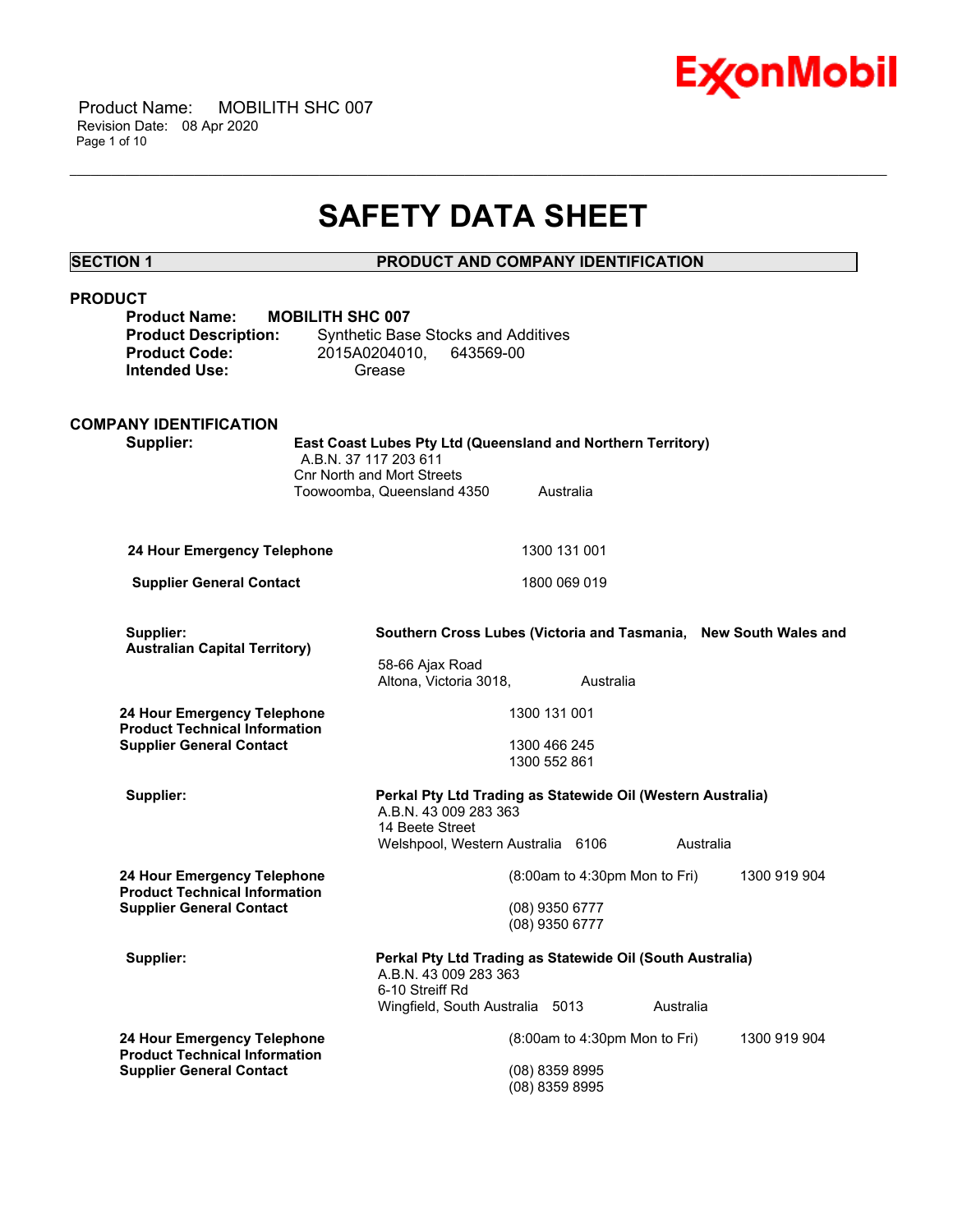

 Product Name: MOBILITH SHC 007 Revision Date: 08 Apr 2020 Page 2 of 10

#### **SECTION 2 HAZARDS IDENTIFICATION**

\_\_\_\_\_\_\_\_\_\_\_\_\_\_\_\_\_\_\_\_\_\_\_\_\_\_\_\_\_\_\_\_\_\_\_\_\_\_\_\_\_\_\_\_\_\_\_\_\_\_\_\_\_\_\_\_\_\_\_\_\_\_\_\_\_\_\_\_\_\_\_\_\_\_\_\_\_\_\_\_\_\_\_\_\_\_\_\_\_\_\_\_\_\_\_\_\_\_\_\_\_\_\_\_\_\_\_\_\_\_\_\_\_\_\_\_\_\_

This material is not hazardous according to regulatory guidelines (see (M)SDS Section 15).

**Contains:** NAPHTHENIC ACIDS, ZINC SALTS, BENZOTRIAZOLE DERIVATIVE May produce an allergic reaction.

#### **Other hazard information:**

#### **Physical / Chemical Hazards:**

No significant hazards.

#### **Health Hazards:**

High-pressure injection under skin may cause serious damage. Excessive exposure may result in eye, skin, or respiratory irritation.

#### **Environmental Hazards:**

Expected to be harmful to aquatic organisms.

**NOTE:** This material should not be used for any other purpose than the intended use in Section 1 without expert advice. Health studies have shown that chemical exposure may cause potential human health risks which may vary from person to person.

#### **SECTION 3 COMPOSITION / INFORMATION ON INGREDIENTS**

This material is defined as a mixture.

#### **Hazardous Substance(s) or Complex Substance(s) required for disclosure**

| <b>Name</b>                                | CAS#       | Concentration* | <b>GHS Hazard Codes</b> |
|--------------------------------------------|------------|----------------|-------------------------|
| 1H-BENZOTRIAZOLE-1-METHANAMINE, N,N-BIS(2- | 94270-86-7 | $0.1 - 5.25\%$ | H315, H317, H400(M      |
| ETHYLHEXYL)-METHYL-                        |            |                | factor 1), H411         |
| BENZENAMINE, N-PHENYL-, REACTION PRODUCTS  | 68411-46-1 | $1 - 5\%$      | H316, H402              |
| WITH 2.4.4-TRIMETHYLPENTENE                |            |                |                         |
| METHYLENE BIS(DIBUTYLDITHIOCARBAMATE)      | 10254-57-6 | $1 - 5\%$      | None                    |
| NAPHTHENIC ACIDS, ZINC SALTS               | 12001-85-3 | $0.1 - 5.1\%$  | H317, H319(2A), H401,   |
|                                            |            |                | H411                    |
| <b>ZINC DIALKYL DITHIOPHOSPHATE</b>        | 68457-79-4 | $1 - 5\%$      | H315, H318, H401.       |
|                                            |            |                | H411                    |

 \* All concentrations are percent by weight unless ingredient is a gas. Gas concentrations are in percent by volume. Other ingredients determined not to be hazardous up to 100%.

**SECTION 4 FIRST AID MEASURES**

#### **INHALATION**

Under normal conditions of intended use, this material is not expected to be an inhalation hazard.

#### **SKIN CONTACT**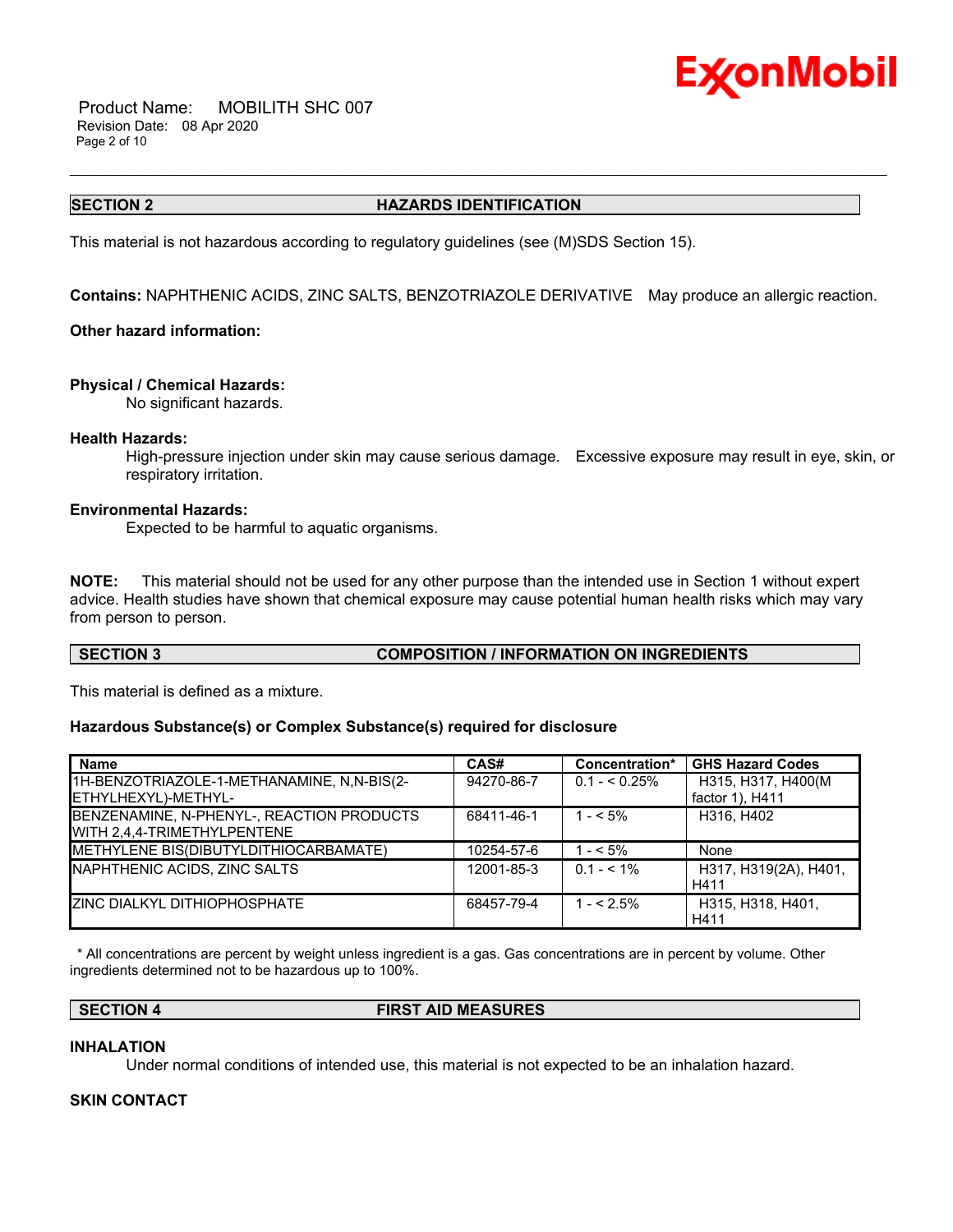

 Product Name: MOBILITH SHC 007 Revision Date: 08 Apr 2020 Page 3 of 10

> Wash contact areas with soap and water. If product is injected into or under the skin, or into any part of the body, regardless of the appearance of the wound or its size, the individual should be evaluated immediately by a physician as a surgical emergency. Even though initial symptoms from high pressure injection may be minimal or absent, early surgical treatment within the first few hours may significantly reduce the ultimate extent of injury.

\_\_\_\_\_\_\_\_\_\_\_\_\_\_\_\_\_\_\_\_\_\_\_\_\_\_\_\_\_\_\_\_\_\_\_\_\_\_\_\_\_\_\_\_\_\_\_\_\_\_\_\_\_\_\_\_\_\_\_\_\_\_\_\_\_\_\_\_\_\_\_\_\_\_\_\_\_\_\_\_\_\_\_\_\_\_\_\_\_\_\_\_\_\_\_\_\_\_\_\_\_\_\_\_\_\_\_\_\_\_\_\_\_\_\_\_\_\_

#### **EYE CONTACT**

Flush thoroughly with water. If irritation occurs, get medical assistance.

#### **INGESTION**

First aid is normally not required. Seek medical attention if discomfort occurs.

#### **NOTE TO PHYSICIAN**

None

#### **SECTION 5 FIRE FIGHTING MEASURES**

#### **EXTINGUISHING MEDIA**

**Appropriate Extinguishing Media:** Use water fog, foam, dry chemical or carbon dioxide (CO2) to extinguish flames.

**Inappropriate Extinguishing Media:** Straight streams of water

#### **FIRE FIGHTING**

**Fire Fighting Instructions:** Evacuate area. Prevent run-off from fire control or dilution from entering streams, sewers or drinking water supply. Fire-fighters should use standard protective equipment and in enclosed spaces, self-contained breathing apparatus (SCBA). Use water spray to cool fire exposed surfaces and to protect personnel.

**Hazardous Combustion Products:** Aldehydes, Incomplete combustion products, Oxides of carbon, Smoke, Fume, Sulphur oxides

#### **FLAMMABILITY PROPERTIES**

**Flash Point [Method]:** >204°C (400°F) [EST. FOR OIL, ASTM D-92 (COC)] **Flammable Limits (Approximate volume % in air):** LEL: N/D UEL: N/D **Autoignition Temperature:** N/D

#### **SECTION 6 ACCIDENTAL RELEASE MEASURES**

#### **NOTIFICATION PROCEDURES**

In the event of a spill or accidental release, notify relevant authorities in accordance with all applicable regulations.

#### **PROTECTIVE MEASURES**

Avoid contact with spilled material. See Section 5 for fire fighting information. See the Hazard Identification Section for Significant Hazards. See Section 4 for First Aid Advice. See Section 8 for advice on the minimum requirements for personal protective equipment. Additional protective measures may be necessary, depending on the specific circumstances and/or the expert judgment of the emergency responders.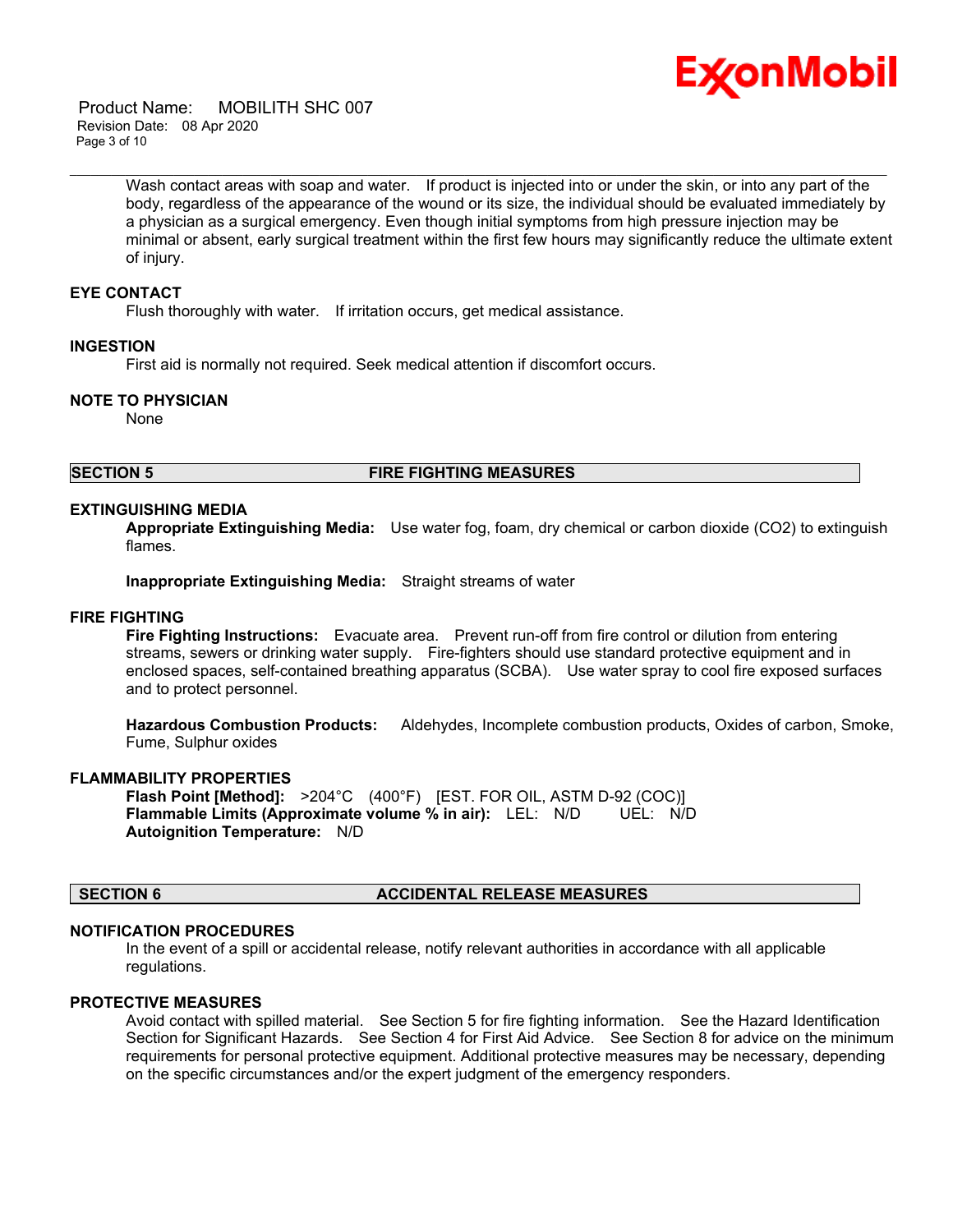# Ex⁄onMobil

 Product Name: MOBILITH SHC 007 Revision Date: 08 Apr 2020 Page 4 of 10

#### **SPILL MANAGEMENT**

**Land Spill:** Stop leak if you can do so without risk. Scrape up spilled material with shovels into a suitable container for recycle or disposal.

\_\_\_\_\_\_\_\_\_\_\_\_\_\_\_\_\_\_\_\_\_\_\_\_\_\_\_\_\_\_\_\_\_\_\_\_\_\_\_\_\_\_\_\_\_\_\_\_\_\_\_\_\_\_\_\_\_\_\_\_\_\_\_\_\_\_\_\_\_\_\_\_\_\_\_\_\_\_\_\_\_\_\_\_\_\_\_\_\_\_\_\_\_\_\_\_\_\_\_\_\_\_\_\_\_\_\_\_\_\_\_\_\_\_\_\_\_\_

**Water Spill:** Stop leak if you can do so without risk. Confine the spill immediately with booms. Warn other shipping. Skim from surface

Water spill and land spill recommendations are based on the most likely spill scenario for this material; however, geographic conditions, wind, temperature, (and in the case of a water spill) wave and current direction and speed may greatly influence the appropriate action to be taken. For this reason, local experts should be consulted. Note: Local regulations may prescribe or limit action to be taken.

#### **ENVIRONMENTAL PRECAUTIONS**

Prevent entry into waterways, sewers, basements or confined areas.

#### **SECTION 7 HANDLING AND STORAGE**

#### **HANDLING**

Prevent small spills and leakage to avoid slip hazard.

**Static Accumulator:** This material is not a static accumulator.

#### **STORAGE**

Do not store in open or unlabelled containers. Keep away from incompatible materials.

**SECTION 8 EXPOSURE CONTROLS / PERSONAL PROTECTION**

NOTE: Limits/standards shown for guidance only. Follow applicable regulations.

#### **Biological limits**

No biological limits allocated.

#### **ENGINEERING CONTROLS**

The level of protection and types of controls necessary will vary depending upon potential exposure conditions. Control measures to consider:

No special requirements under ordinary conditions of use and with adequate ventilation.

#### **PERSONAL PROTECTION**

Personal protective equipment selections vary based on potential exposure conditions such as applications, handling practices, concentration and ventilation. Information on the selection of protective equipment for use with this material, as provided below, is based upon intended, normal usage.

**Respiratory Protection:** If engineering controls do not maintain airborne contaminant concentrations at a level which is adequate to protect worker health, an approved respirator may be appropriate. Respirator selection, use, and maintenance must be in accordance with regulatory requirements, if applicable. Types of respirators to be considered for this material include: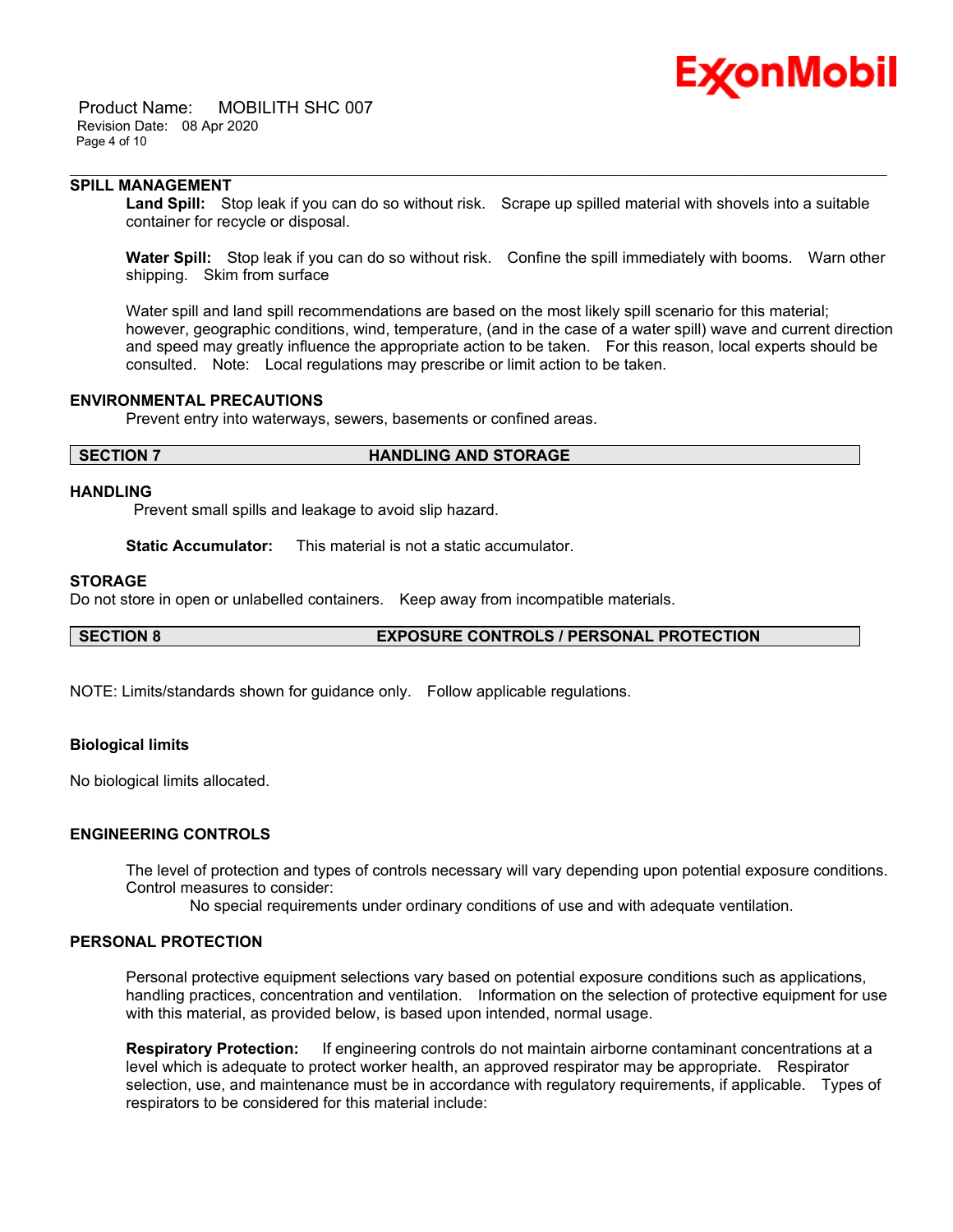

 Product Name: MOBILITH SHC 007 Revision Date: 08 Apr 2020 Page 5 of 10

No protection is ordinarily required under normal conditions of use and with adequate ventilation.

\_\_\_\_\_\_\_\_\_\_\_\_\_\_\_\_\_\_\_\_\_\_\_\_\_\_\_\_\_\_\_\_\_\_\_\_\_\_\_\_\_\_\_\_\_\_\_\_\_\_\_\_\_\_\_\_\_\_\_\_\_\_\_\_\_\_\_\_\_\_\_\_\_\_\_\_\_\_\_\_\_\_\_\_\_\_\_\_\_\_\_\_\_\_\_\_\_\_\_\_\_\_\_\_\_\_\_\_\_\_\_\_\_\_\_\_\_\_

For high airborne concentrations, use an approved supplied-air respirator, operated in positive pressure mode. Supplied air respirators with an escape bottle may be appropriate when oxygen levels are inadequate, gas/vapour warning properties are poor, or if air purifying filter capacity/rating may be exceeded.

**Hand Protection:** Any specific glove information provided is based on published literature and glove manufacturer data. Glove suitability and breakthrough time will differ depending on the specific use conditions. Contact the glove manufacturer for specific advice on glove selection and breakthrough times for your use conditions. Inspect and replace worn or damaged gloves. The types of gloves to be considered for this material include:

Nitrile,Viton

No protection is ordinarily required under normal conditions of use.

**Eye Protection:** If contact is likely, safety glasses with side shields are recommended.

**Skin and Body Protection:** Any specific clothing information provided is based on published literature or manufacturer data. The types of clothing to be considered for this material include:

 No skin protection is ordinarily required under normal conditions of use. In accordance with good industrial hygiene practices, precautions should be taken to avoid skin contact.

**Specific Hygiene Measures:** Always observe good personal hygiene measures, such as washing after handling the material and before eating, drinking, and/or smoking. Routinely wash work clothing and protective equipment to remove contaminants. Discard contaminated clothing and footwear that cannot be cleaned. Practise good housekeeping.

#### **ENVIRONMENTAL CONTROLS**

 Comply with applicable environmental regulations limiting discharge to air, water and soil. Protect the environment by applying appropriate control measures to prevent or limit emissions.

#### **SECTION 9 PHYSICAL AND CHEMICAL PROPERTIES**

**Note: Physical and chemical properties are provided for safety, health and environmental considerations only and may not fully represent product specifications. Contact the Supplier for additional information.**

#### **GENERAL INFORMATION**

**Physical State:** Solid **Form:** Semi-fluid **Colour:** Red **Odour:** Characteristic **Odour Threshold:** N/D

#### **IMPORTANT HEALTH, SAFETY, AND ENVIRONMENTAL INFORMATION**

**Relative Density (at 15 °C):** 0.866 **Flammability (Solid, Gas):** N/A **Flash Point [Method]:** >204°C (400°F) [EST. FOR OIL, ASTM D-92 (COC)] **Flammable Limits (Approximate volume % in air):** LEL: N/D UEL: N/D **Autoignition Temperature:** N/D **Boiling Point / Range:** N/D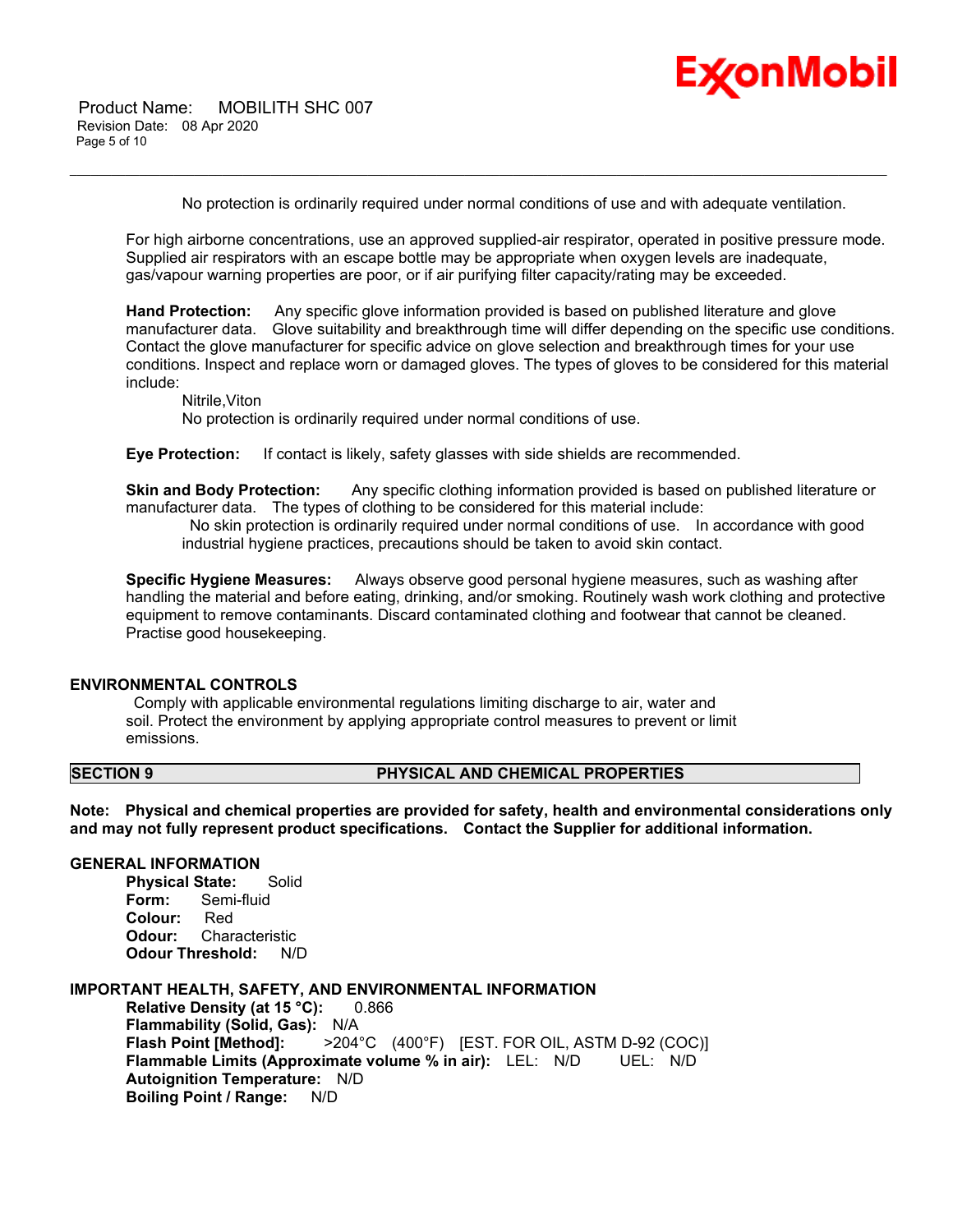

 Product Name: MOBILITH SHC 007 Revision Date: 08 Apr 2020 Page 6 of 10

> **Decomposition Temperature:** N/D **Vapour Density (Air = 1):** N/D **Vapour Pressure:** < 0.013 kPa (0.1 mm Hg) at 20 ºC [Estimated] **Evaporation Rate (n-butyl acetate = 1):** N/D **pH:** N/A **Log Pow (n-Octanol/Water Partition Coefficient):** > 3.5 [Estimated] **Solubility in Water:** Negligible **Viscosity:** 460 cSt (460 mm2/sec) at 40 ºC **Oxidizing Properties:** See Hazards Identification Section.

#### **OTHER INFORMATION**

**Freezing Point:** N/D **Melting Point:** N/A

NOTE: Most physical properties above are for the oil component in the material.

#### **SECTION 10 STABILITY AND REACTIVITY**

\_\_\_\_\_\_\_\_\_\_\_\_\_\_\_\_\_\_\_\_\_\_\_\_\_\_\_\_\_\_\_\_\_\_\_\_\_\_\_\_\_\_\_\_\_\_\_\_\_\_\_\_\_\_\_\_\_\_\_\_\_\_\_\_\_\_\_\_\_\_\_\_\_\_\_\_\_\_\_\_\_\_\_\_\_\_\_\_\_\_\_\_\_\_\_\_\_\_\_\_\_\_\_\_\_\_\_\_\_\_\_\_\_\_\_\_\_\_

**STABILITY:** Material is stable under normal conditions.

**CONDITIONS TO AVOID:** Excessive heat. High energy sources of ignition.

**INCOMPATIBLE MATERIALS:** Strong oxidisers

**HAZARDOUS DECOMPOSITION PRODUCTS:** Material does not decompose at ambient temperatures.

**POSSIBILITY OF HAZARDOUS REACTIONS:** Will not occur.

### **SECTION 11 TOXICOLOGICAL INFORMATION**

### **INFORMATION ON TOXICOLOGICAL EFFECTS**

| <b>Hazard Class</b>                                           | <b>Conclusion / Remarks</b>                                     |  |  |
|---------------------------------------------------------------|-----------------------------------------------------------------|--|--|
| Inhalation                                                    |                                                                 |  |  |
| Acute Toxicity: No end point data for                         | Minimally Toxic. Based on assessment of the components.         |  |  |
| lmaterial.                                                    |                                                                 |  |  |
| Irritation: No end point data for material.                   | Negligible hazard at ambient/normal handling temperatures.      |  |  |
| Ingestion                                                     |                                                                 |  |  |
| Acute Toxicity: No end point data for                         | Minimally Toxic. Based on assessment of the components.         |  |  |
| material.                                                     |                                                                 |  |  |
| <b>Skin</b>                                                   |                                                                 |  |  |
| Acute Toxicity: No end point data for                         | Minimally Toxic. Based on assessment of the components.         |  |  |
| material.                                                     |                                                                 |  |  |
| Skin Corrosion/Irritation: No end point data                  | Negligible irritation to skin at ambient temperatures. Based on |  |  |
| for material.                                                 | assessment of the components.                                   |  |  |
| Eye                                                           |                                                                 |  |  |
| Serious Eye Damage/Irritation: No end point                   | May cause mild, short-lasting discomfort to eyes. Based on      |  |  |
| data for material.                                            | assessment of the components.                                   |  |  |
| <b>Sensitisation</b>                                          |                                                                 |  |  |
| Respiratory Sensitization: No end point data<br>for material. | Not expected to be a respiratory sensitizer.                    |  |  |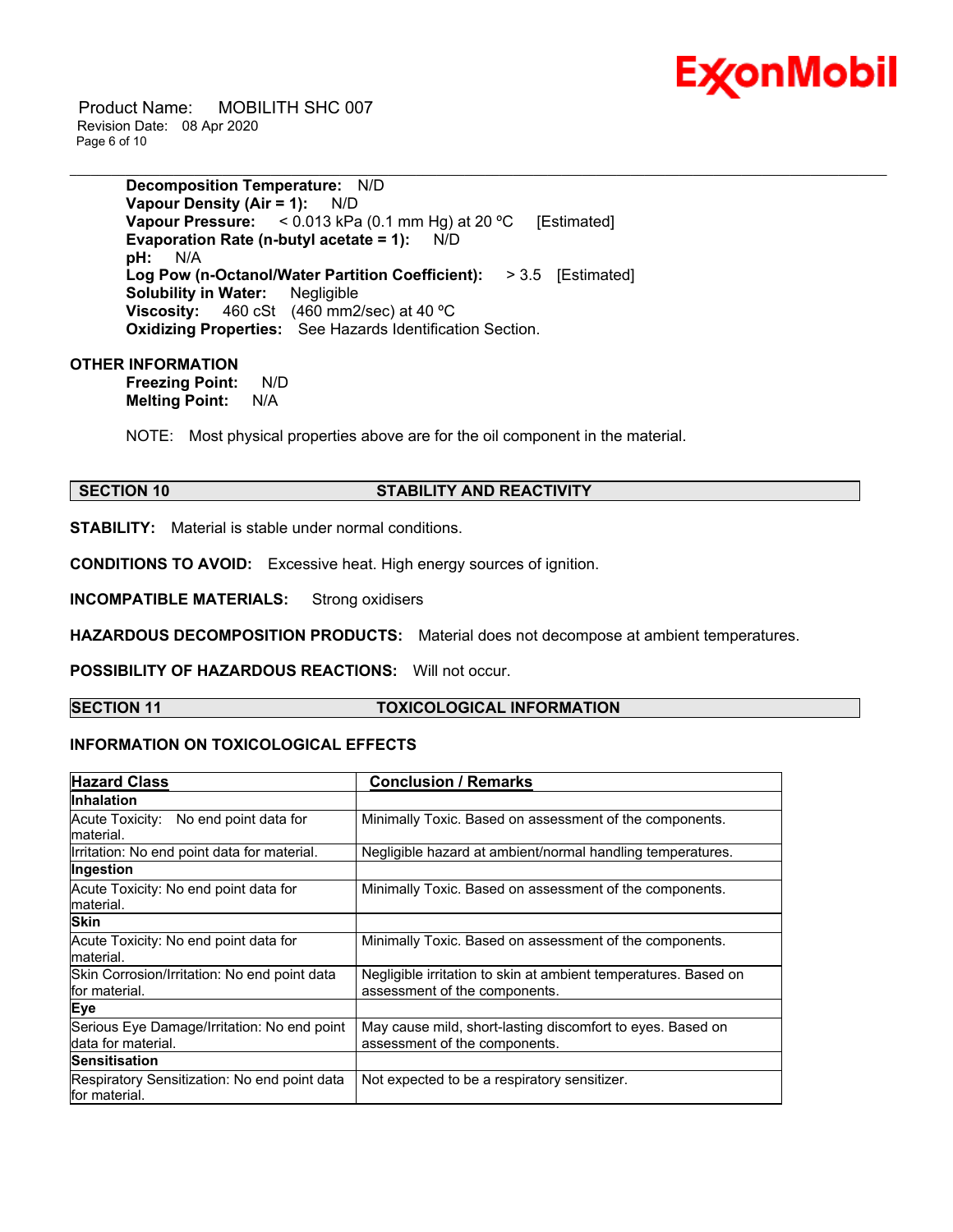

 Product Name: MOBILITH SHC 007 Revision Date: 08 Apr 2020 Page 7 of 10

| Skin Sensitization: No end point data for<br>Not expected to be a skin sensitizer. Based on assessment of the                        |  |
|--------------------------------------------------------------------------------------------------------------------------------------|--|
| Imaterial.<br>components.                                                                                                            |  |
| Aspiration: Data available.<br>Not expected to be an aspiration hazard.<br>Based on physico-<br>chemical properties of the material. |  |
| Germ Cell Mutagenicity: No end point data<br>Not expected to be a germ cell mutagen. Based on assessment of                          |  |
| for material.<br>the components.                                                                                                     |  |
| <b>Carcinogenicity:</b> No end point data for<br>Not expected to cause cancer. Based on assessment of the                            |  |
| material.<br>components.                                                                                                             |  |
| <b>Reproductive Toxicity:</b> No end point data<br>Not expected to be a reproductive toxicant. Based on assessment                   |  |
| for material.<br>of the components.                                                                                                  |  |
| Lactation: No end point data for material.<br>Not expected to cause harm to breast-fed children.                                     |  |
| Specific Target Organ Toxicity (STOT)                                                                                                |  |
| Single Exposure: No end point data for<br>Not expected to cause organ damage from a single exposure.                                 |  |
| material.                                                                                                                            |  |
| Repeated Exposure: No end point data for<br>Not expected to cause organ damage from prolonged or repeated                            |  |
| exposure. Based on assessment of the components.<br>material.                                                                        |  |

### **OTHER INFORMATION**

#### **For the product itself:**

Component concentrations in this formulation would not be expected to cause skin sensitization, based on tests of the components, this formulation, or similar formulations.

#### **Contains:**

Synthetic base oils: Not expected to cause significant health effects under conditions of normal use, based on laboratory studies with the same or similar materials. Not mutagenic or genotoxic. Not sensitising in test animals and humans.

#### **IARC Classification:**

**The following ingredients are cited on the lists below:** None.

|              | --REGULATORY LISTS SEARCHED-- |               |
|--------------|-------------------------------|---------------|
| $1 = IARC 1$ | $2 = IARC 2A$                 | $3 = IARC 2B$ |

#### **SECTION 12 ECOLOGICAL INFORMATION**

The information given is based on data for the material, components of the material, or for similar materials, through the application of bridging principals.

#### **ECOTOXICITY**

Material -- Expected to be harmful to aquatic organisms.

#### **MOBILITY**

 Base oil component -- Low solubility and floats and is expected to migrate from water to the land. Expected to partition to sediment and wastewater solids.

#### **SECTION 13 DISPOSAL CONSIDERATIONS**

Disposal recommendations based on material as supplied. Disposal must be in accordance with current applicable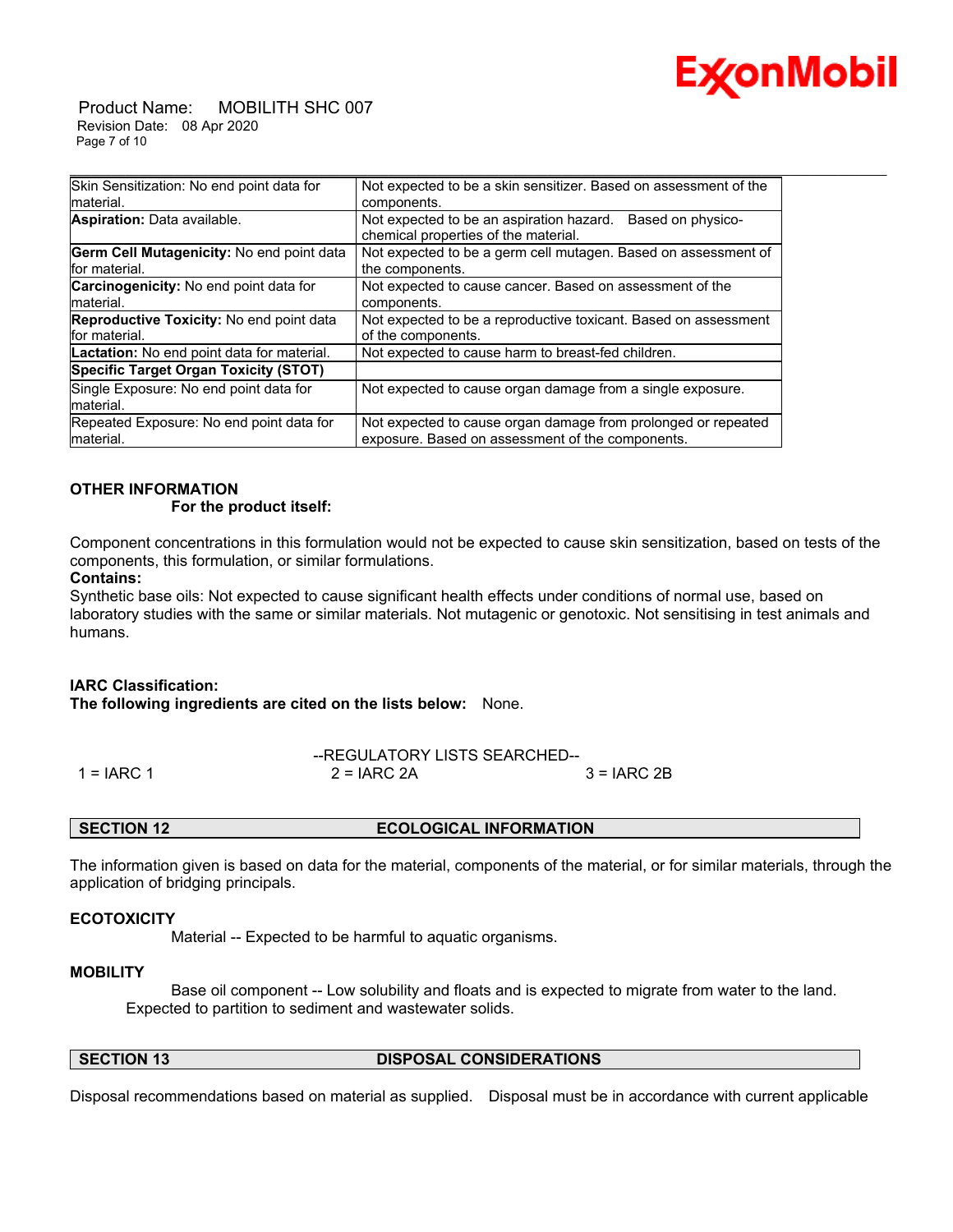

 Product Name: MOBILITH SHC 007 Revision Date: 08 Apr 2020 Page 8 of 10

laws and regulations, and material characteristics at time of disposal.

#### **DISPOSAL RECOMMENDATIONS**

 Product is suitable for burning in an enclosed controlled burner for fuel value or disposal by supervised incineration at very high temperatures to prevent formation of undesirable combustion products.

\_\_\_\_\_\_\_\_\_\_\_\_\_\_\_\_\_\_\_\_\_\_\_\_\_\_\_\_\_\_\_\_\_\_\_\_\_\_\_\_\_\_\_\_\_\_\_\_\_\_\_\_\_\_\_\_\_\_\_\_\_\_\_\_\_\_\_\_\_\_\_\_\_\_\_\_\_\_\_\_\_\_\_\_\_\_\_\_\_\_\_\_\_\_\_\_\_\_\_\_\_\_\_\_\_\_\_\_\_\_\_\_\_\_\_\_\_\_

**Empty Container Warning** Empty Container Warning (where applicable): Empty containers may contain residue and can be dangerous. Do not attempt to refill or clean containers without proper instructions. Empty drums should be completely drained and safely stored until appropriately reconditioned or disposed. Empty containers should be taken for recycling, recovery, or disposal through suitably qualified or licensed contractor and in accordance with governmental regulations. DO NOT PRESSURISE, CUT, WELD, BRAZE, SOLDER, DRILL, GRIND, OR EXPOSE SUCH CONTAINERS TO HEAT, FLAME, SPARKS, STATIC ELECTRICITY, OR OTHER SOURCES OF IGNITION. THEY MAY EXPLODE AND CAUSE INJURY OR DEATH.

| SECTION 14 | <b>TRANSPORT INFORMATION</b>                         |
|------------|------------------------------------------------------|
|            | <b>LAND (ADG)</b> : Not Regulated for Land Transport |

**SEA (IMDG):** Not Regulated for Sea Transport according to IMDG-Code

**Marine Pollutant:** No

**AIR (IATA):** Not Regulated for Air Transport

### **SECTION 15 REGULATORY INFORMATION**

This material is not considered hazardous according to Australia Model Work Health and Safety Regulations.

Product is not regulated according to Australian Dangerous Goods Code.

No Poison Schedule number allocated by the Standard for the Uniform Scheduling of Medicines and Poisons (SUSMP) established under the Therapeutic Goods Act.

#### **REGULATORY STATUS AND APPLICABLE LAWS AND REGULATIONS**

**Listed or exempt from listing/notification on the following chemical inventories (May contain substance(s) subject to notification to the EPA Active TSCA inventory prior to import to USA):** AIIC, IECSC, ISHL, KECI, TCSI, TSCA

 **Special Cases:**

| Inventory   | <b>Status</b>               |
|-------------|-----------------------------|
| <b>NDSL</b> | Apply<br>≺estrictions<br>∼∽ |

**SECTION 16 OTHER INFORMATION**

**KEY TO ABBREVIATIONS AND ACRONYMS:**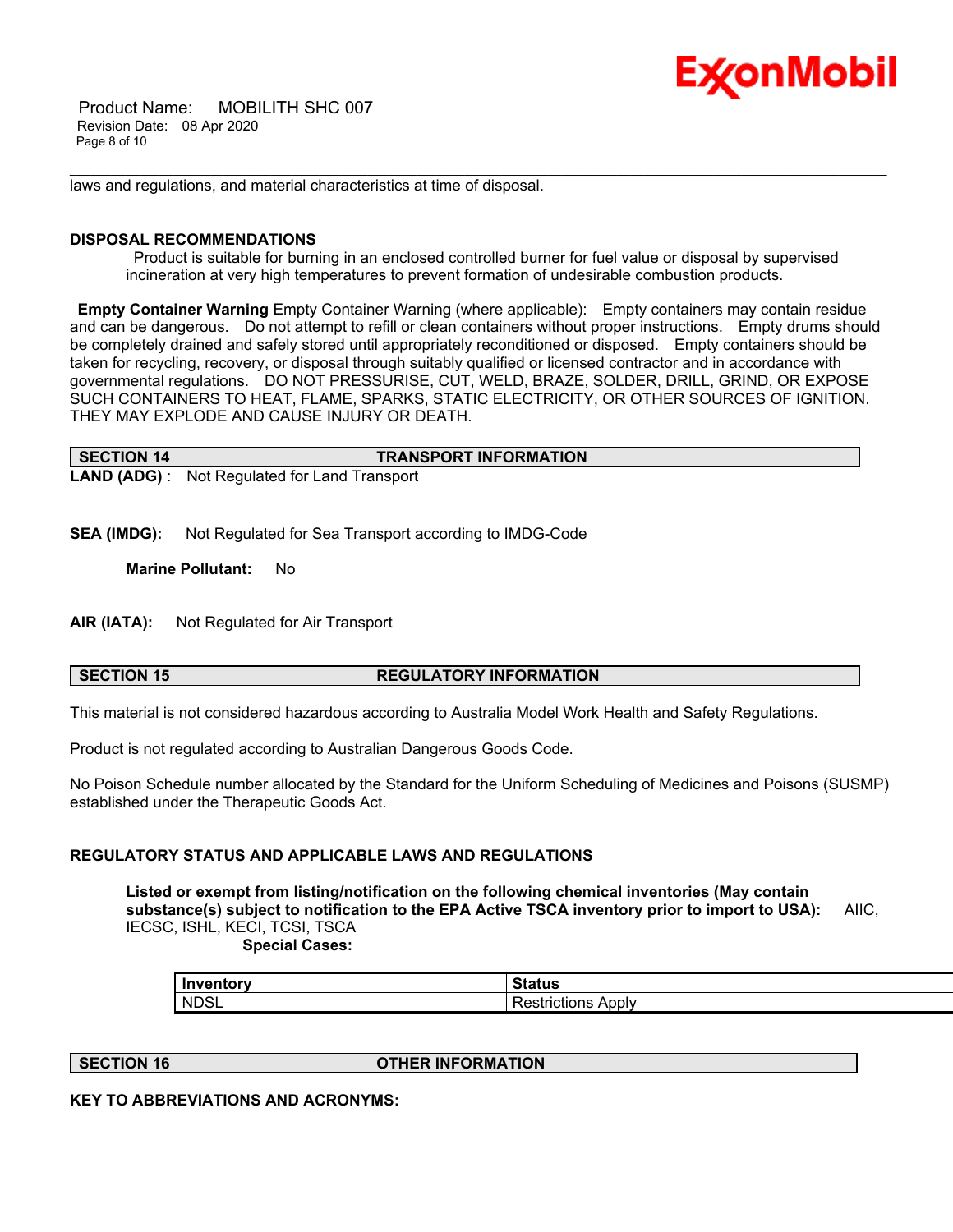

N/D = Not determined, N/A = Not applicable, STEL = Short-Term Exposure Limit, TWA = Time-Weighted Average

\_\_\_\_\_\_\_\_\_\_\_\_\_\_\_\_\_\_\_\_\_\_\_\_\_\_\_\_\_\_\_\_\_\_\_\_\_\_\_\_\_\_\_\_\_\_\_\_\_\_\_\_\_\_\_\_\_\_\_\_\_\_\_\_\_\_\_\_\_\_\_\_\_\_\_\_\_\_\_\_\_\_\_\_\_\_\_\_\_\_\_\_\_\_\_\_\_\_\_\_\_\_\_\_\_\_\_\_\_\_\_\_\_\_\_\_\_\_

### **KEY TO THE H-CODES CONTAINED IN SECTION 3 OF THIS DOCUMENT (for information only):**

H315: Causes skin irritation; Skin Corr/Irritation, Cat 2

H316: Causes mild skin irritation; Skin Corr/Irritation, Cat 3

H317: May cause allergic skin reaction; Skin Sensitization, Cat 1

H318: Causes serious eye damage; Serious Eye Damage/Irr, Cat 1

H319(2A): Causes serious eye irritation; Serious Eye Damage/Irr, Cat 2A

H400: Very toxic to aquatic life; Acute Env Tox, Cat 1

H401: Toxic to aquatic life; Acute Env Tox, Cat 2

H402: Harmful to aquatic life; Acute Env Tox, Cat 3

H411: Toxic to aquatic life with long lasting effects; Chronic Env Tox, Cat 2

#### **THIS SAFETY DATA SHEET CONTAINS THE FOLLOWING REVISIONS:**

Perkal Pty Ltd Trading as Statewide Oil (South Australia): Section 01: Supplier Mailing Address information was modified.

Perkal Pty Ltd Trading as Statewide Oil (Western Australia): Section 01: Supplier Mailing Address information was modified.

Southern Cross Lubes (Victoria and Tasmania, New South Wales and Australian Capital Territory): Section 01: Supplier Mailing Address information was modified.

Composition: Component Table information was modified.

Composition: Concentration Footnote information was modified.

Composition: Defined as statement (GHS) information was modified.

Composition: No components information was added.

Composition: No components information was deleted.

Hazard Identification: AU - Hazards Statement - GHS information was modified.

Section 01: Company Mailing Address information was modified.

Section 01: Product Code information was modified.

Section 06: Accidental Release Measures - Environmental Precautions information was modified.

Section 06: Protective Measures information was modified.

Section 08: Biological Limits - Allocation information was modified.

Section 08: Environmental Control - Note information was modified.

Section 08: Personal Protection information was modified.

Section 09: Phys/Chem Properties Note information was modified.

Section 09: Section 9 Footnotes information was modified.

Section 11: Additional Health Information information was modified.

Section 11: Other Health Effects information was modified.

Section 12: Ecological Information - Acute Aquatic Toxicity information was modified.

Section 12: Ecological Information - Mobility information was modified.

Section 13: Disposal Considerations - Disposal Recommendations information was modified.

Section 13: Disposal Recommendations - Note information was modified.

Section 15: Australian Dangerous Goods Code information was modified.

Section 15: Australian Poison Schedule Allocated information was modified.

Section 15: National Chemical Inventory Listing information was modified.

Section 16: HCode Key information was modified.

Section 16: MSN, MAT ID information was modified.

-----------------------------------------------------------------------------------------------------------------------------------------------------

 The information and recommendations contained herein are, to the best of ExxonMobil's knowledge and belief, accurate and reliable as of the date issued. You can contact ExxonMobil to insure that this document is the most current available from ExxonMobil. The information and recommendations are offered for the user's consideration and examination. It is the user's responsibility to satisfy itself that the product is suitable for the intended use. If buyer